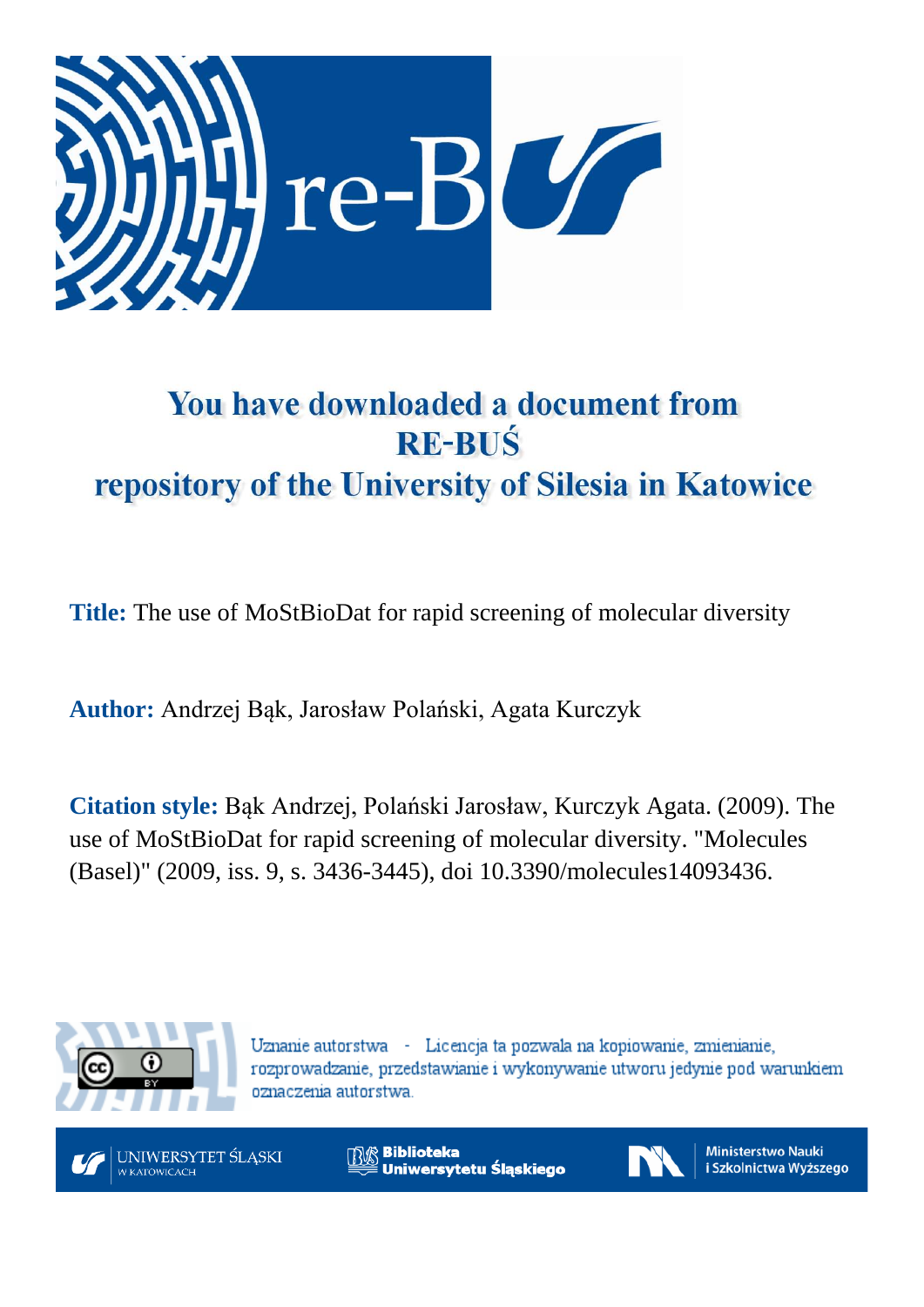

*Article* 

# **The Use of MoStBioDat for Rapid Screening of Molecular Diversity**

# **Andrzej Bak \*, Jaroslaw Polanski and Agata Kurczyk**

Institute of Chemistry, University of Silesia, Szkolna 9, 40007 Katowice, Poland; E-mail: polanski@us.edu.pl (J.P.)

\* Author to whom correspondence should be addressed; E-mail: andrzej.bak@us.edu.pl.

*Received: 24 July 2009; in revised form: 10 August 2009 / Accepted: 3 September 2009 / Published: 8 September 2009* 

**Abstract:** MoStBioDat is a uniform data storage and extraction system with an extensive array of tools for structural similarity measures and pattern matching which is essential to facilitate the drug discovery process. Structure-based database screening has recently become a common and efficient technique in early stages of the drug development, shifting the emphasis from rational drug design into the probability domain of more or less random discovery. The virtual ligand screening (VLS), an approach based on high-throughput flexible docking, samples a virtually infinite molecular diversity of chemical libraries increasing the concentration of molecules with high binding affinity. The rapid process of subsequent examination of a large number of molecules in order to optimize the molecular diversity is an attractive alternative to the traditional methods of lead discovery. This paper presents the application of the MoStBioDat package not only as a data management platform but mainly in substructure searching. In particular, examples of the applications of MoStBioDat are discussed and analyzed.

**Keywords:** combinatorial chemistry; virtual screening; relational database; ligand; macromolecule; MoStBioDat

#### **1. Introduction**

The formation of the receptor-ligand system is a complex phenomenon whose exploration is a challenging aim of contemporary chemistry and pharmacology. The awareness of the receptor structure targeted by a complementary bioeffector is a crucial point for identifying the lead structures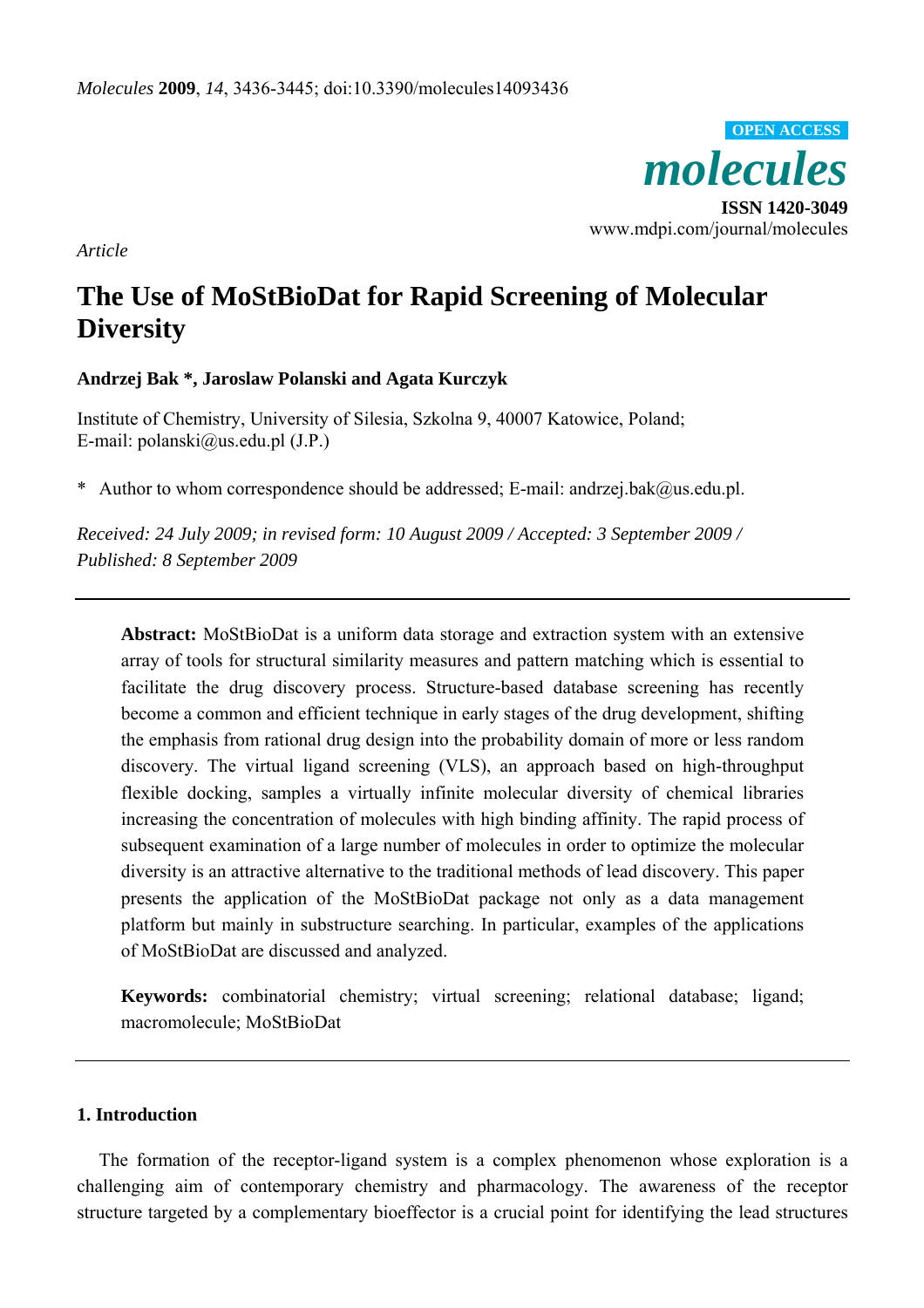both by *in vitro* (combinatorial chemistry) and *in silico* (HTS) screening. In fact, the receptor structure data are becoming more and more often available, which makes structure based methods, e.g. receptor based RD-QSAR, increasingly popular [1]. Similarly, we can observe an enormous interest in probing drug-receptor interactions using a large number of ligands in conjunction with molecular docking. Virtual screening with fragment based docking is a recent example [2-4].

Such computer-assisted simulations are the most progressive topic in present day drug design. This demands however the processing of enormous amounts of data. In turn it is the proper aggregation and organization of a chemical information dataset that enables massive virtual screening (VS). This is however hampered by the lack of the unified data standards. Among the steepest barriers to overcome in high-throughput screening studies is the limited number of suitable repositories of stored drug and drug target data. By offering a uniform data storage and retrieval mechanism different data might be compared and exchanged easily. *ZINC* is an example of a "drug-like" SDF ensemble of ligand structures that can be directly used as a basic source of data for *Ligand* [5]. The current version of the *Ligand* database contains approximately seven million compounds [6]. *Chem DB* is another database that includes approximately 4.1 million commercially available compounds [7,8].

Generally, several database systems with macromolecular data are also available publicly, but only a few combine the receptor-ligand data together. Moreover, practically in all cases the access to these data is limited to the respective web sites. The main goal of the current investigations was to provide an integrated software system, namely, the MoStBioDat [9,10] platform, for storing data in a unified format with an ensemble of tools for data manipulation. The major advantage of this platform relies on the possibility of being installed locally with a pretty simple database driven by the Python [11] package installation procedure. Users can establish their own hardware/software environment and data to import with a set of tools for storage, access and exchange of biological data. The modular architecture of the Python package also enables the extension of the system with necessary functionalities in the future. The whole MoStBioDat software can be freely downloaded from our web site. In the present publication we are reporting the current state of the project development. Moreover, we discuss here the product efficiency when applied to the analysis of the molecular diversity and molecular similarity of small molecules.

# **2. Methods**

#### *2.1. MoStBioDat architecture*

A detailed description of the MoStBioDat system can be found elsewhere [9]. A brief overview is given in Figure 1. Conceptually, the system architecture encompasses Storage and User Layers, respectively. This system resembles the architecture of the BioSimGrid project, which has a similar structural layout [12,13]. Following the contemporary trends in the database technology the pragmatic relational approach has been applied to programming the Storage Layer that is in charge of storing and preserving data. Therefore, the database system has been designed to organize data relationally with parent-child key relationships that enable an efficient management of the stored datasets with the open-source MySQL as a database server [14]. The relational database system is composed of two major ingredients: *Ligand* and *Macromolecule*, respectively. The *Ligand* part consists of an ensemble of primary tables storing multiple molecule representations including line notation with the absolute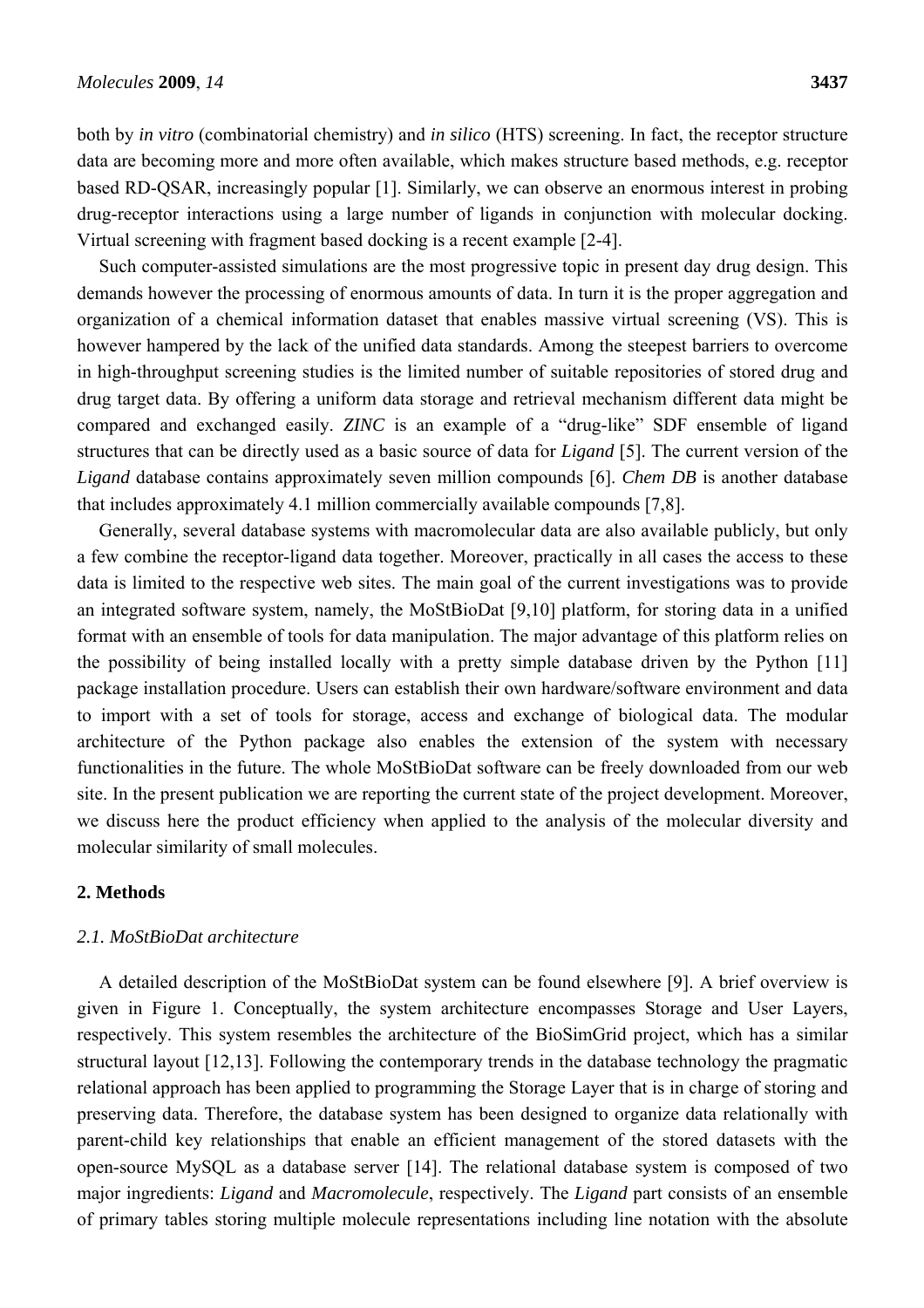SMILES code, protonation state and conformational sampling, respectively. The topology of the *Macromolecule* database reflects the conventional PDB flat-file structure and data hierarchy. It contains a set of tables to store and retrieve original PDB data. The entire system, including *Ligand* and *Macromolecule*, is integrated together combining the knowledge of small molecules and their corresponding drug targets (Figure 2). The underlying complexity of parsing, validating, storing and extracting data is hidden in the middleware called Data Management Component, which provides an abstract layer with sets of services responsible for making data transparently available. The post-processing component in the User Layer called User Interface Component offers two modes of browsing the databases. The users have access to datasets with fully programmable Python command line helpful for more specific analysis, whereas novice users can apply the graphical user interface (GUI) – not implemented yet in the current prototype. A set of pretty mature Python libraries and programs, for instance MMTK, VMD or R, are freely available with all necessary simulation and visualization tools [15-17]. Practically, the entire system is based on the client-server architecture, although the current prototype was implemented and tested where both applications and a database server was running at a single PC location with Intel Pentium 4 CPU 3.4 GHz, 2GB RAM memory and 1.5TB hard disk space available with GNU/Linux Debian 4.0 as a operating system. It should be emphasized that in the relationally designed systems the time/resource performance strongly depends on the manner of the query creation and the size of the database.



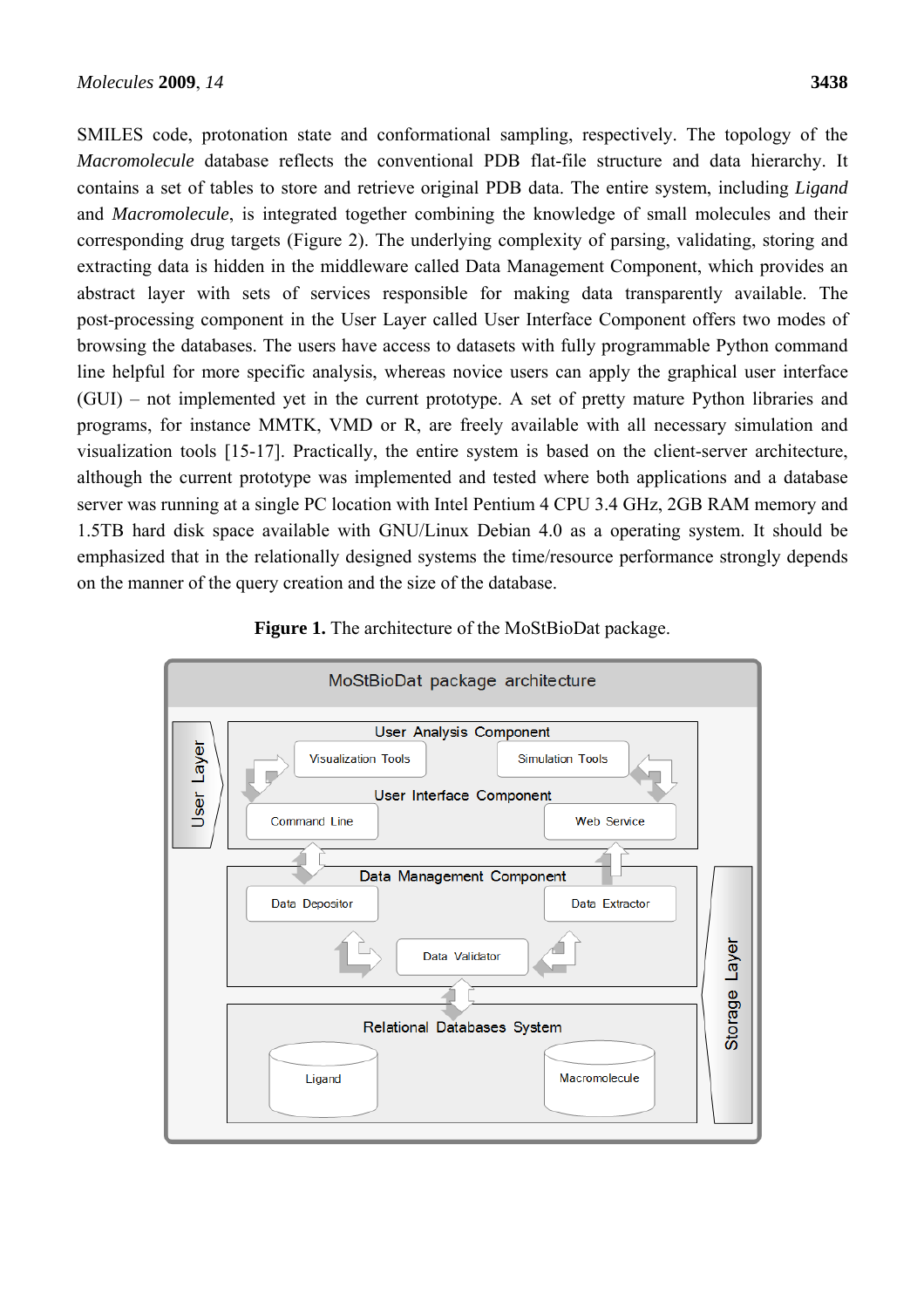

**Figure 2.** The basic virtual ligand screening pipeline.

#### *2.2. ZINC database*

The ZINC database [5,6] was chosen as a basic set of structural data in order to avoid common problems with representation of compounds in the correct protonation, tautomeric and 3D conformational states. Moreover, ZINC offers the subsets of data especially prepared for docking. Thus, the data seem to be suitable to be integrated with macromolecular structures.

#### *2.3. Rapid screening of the ZINC database subset*

The rapid examination of a large number of molecular data stored in a database combined with the calculation of the metric quantifying the similarity with a given pattern is one of the fundamental tasks in chemoinformatics. This is performed by the analysis of the entire structure or substructure, which form a search query for identifying the ensemble of compounds fulfilling the global similarity criteria.

In practice, similarity or diversity measures derived by comparing the presence and/or absence of features or the occurrences of substructures present in a molecule, are based on a abstract representations of certain structural features of a compound in form of the fixed-size binary fingerprint vector [18]. Characterizing a chemical structure in the binary form integrated with the efficient bitwise algorithms yield high-speed structural screening procedure, which in comparison with the precise, computationally demanding exact search results might produce a bit higher rate of false positives [19].

Among different similarity measures and pattern matching procedures developed for molecular fingerprints applied as filtering methods identifying or eliminating drug-likeness of molecules, the Tanimoto coefficient [20,21] is the most common one. It defines the proportion of substructures in common between two molecules which is expressed by the following formula: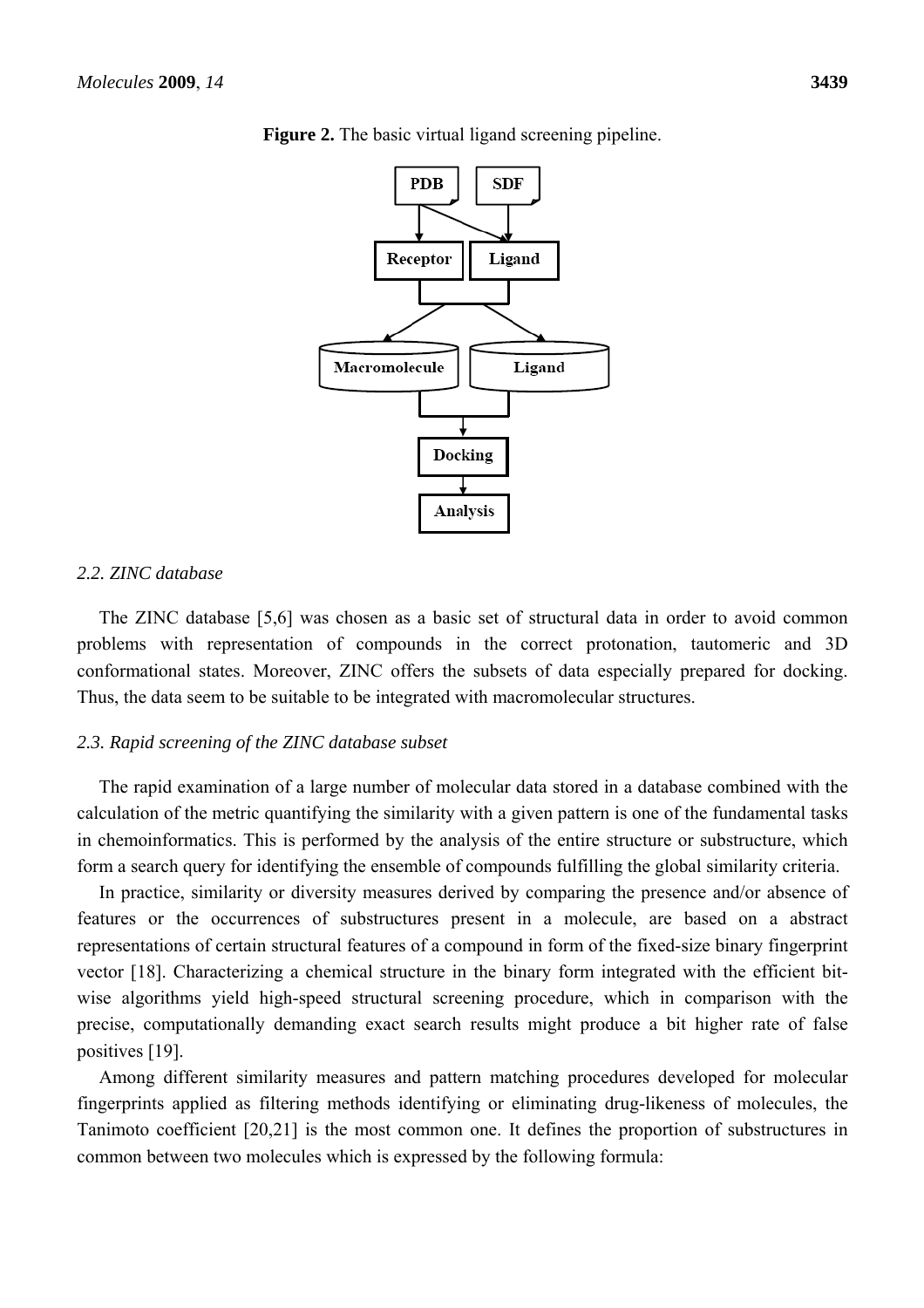$$
T(x, y) = \frac{n_{xy}}{(n_x + n_y - n_{xy})}
$$
 (1)

where:

 $n_{xy}$  - the number of bits set into 1 shared in the fingerprint of molecule x and y

 $n_x$  - the number of bits set into 1 in the molecule x

 $n_y$  - the number of bits set into 1 in the molecule y

Conceptually, the procedure of finding a particular pattern in a molecule might be interpreted as string regular expressions describing the search criteria. All compounds which share a common substructure might be identified using the straightforward extension of SMILES notation – the SMARTS pattern [20].

It is assumed that the largest common component that appears in structurally related drugs might determinate their biological activity. The Maximum Common Substructure (MCS) approach is an alternative method of pattern matching which provides a similarity score for a pair of structures used as a metric for ranking the molecular similarity [22,23]. The conversion of the MCS-based procedure into the CPU intensive maximum clique detection problem makes it impossible to be applicable in the high-speed database screening.

The analysis of some molecular properties allowed identification of those that are important for a drug's pharmacokinetics (ADMET). The quantitative filter used for the drug-like molecule searches has also been formed by Lipinski's Rule of Five (RO5) [24].The property space was restricted to the range of values defined by the octanol/water partition coefficient ( $C \log P \le 5$ ), the molecular weight (MW  $\leq$  500), the number of hydrogen bond donors (HBD  $\leq$  5) and hydrogen bond acceptors  $(HBA \le 10)$ , respectively. Roughly speaking, the violation of the above conditions might discriminate between prospective drugs and non-drugs, but RO5 does not represent precise rules sufficient for defining druglikeness [25]. Moreover, the distribution of the molecular weights for drugs and non drugs has also been neglected recently [26]. Taking into account more restrictive conditions (MW  $\leq 460$ , -4  $\leq$  ClogP  $\leq$  4.2, HBD  $\leq$  5, HBA  $\leq$  9) the leadlikeness criteria has been established to identify drug prototypes, which are optimized before obtaining the drug candidate status [27]. The leadlike-based strategy is also expected to be applicable for database sampling as a integral part of the continual enrichment of the HTS procedure.

#### **2. Results and Discussion**

The calculations of several pretty helpful statistics on small molecules (*Ligand* database), primarily intended as coding examples, have been conducted on the trial "drug-like" subset of 24,000 molecules taken from the ZINC database. The histogram counting the number of molecules in the function of commonly derived molecular descriptors such H-bond donors (hbd), H-bond acceptors (hba) or number of rotatable bonds (nrb) is shown in Figure 3. Additionally, the pairwise comparison displaying the mutual relationship between the calculated logP versus molecular weight and apolar desolvation versus polar desolvation are specified in Figures 4a and 4b, respectively.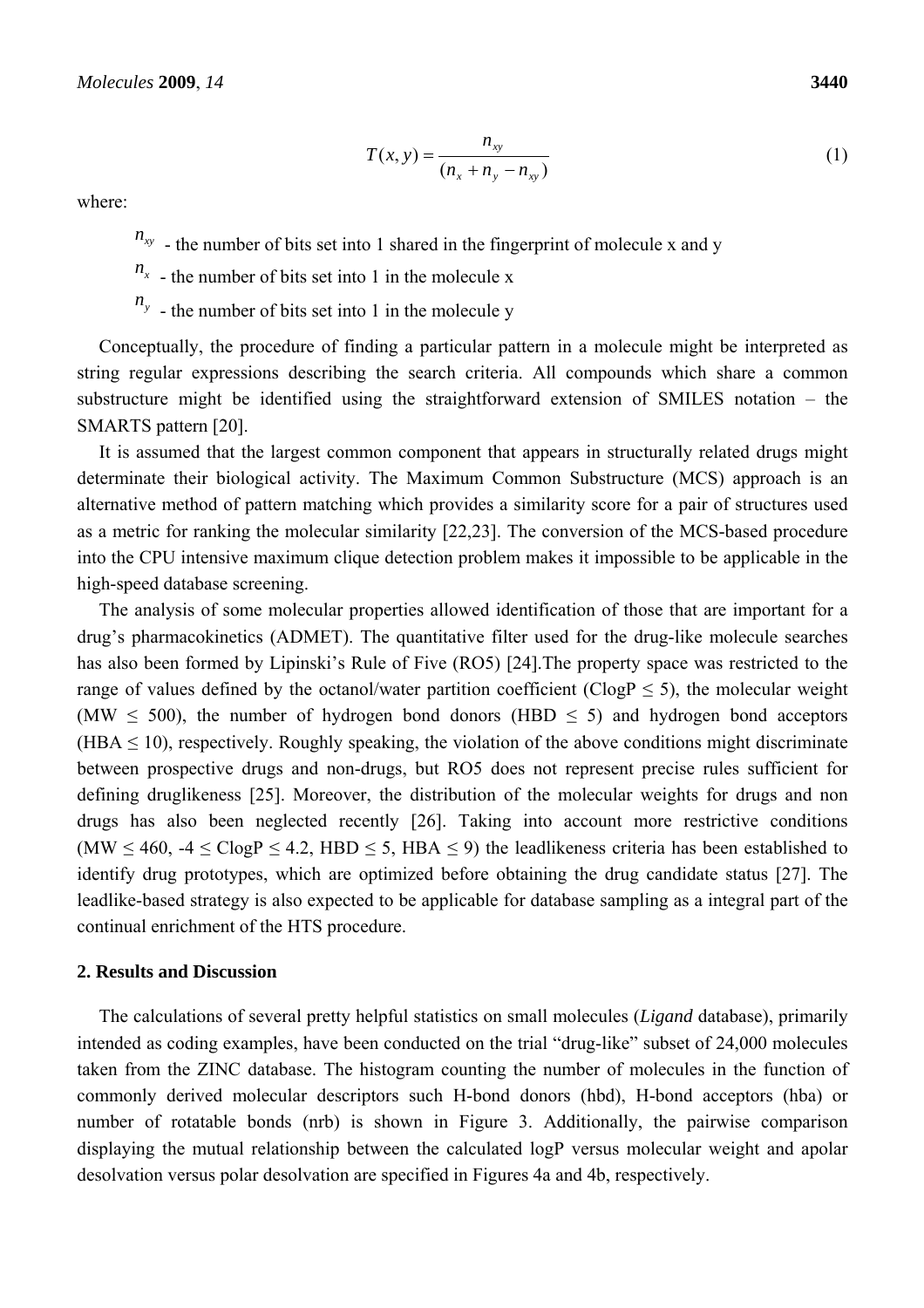**Figure 3.** Histogram of some molecular descriptors calculated during screening of the *Ligand* database (hbd – H-bond donors, hba – H-bond acceptors, nrb – number of rotatable bonds).



The distribution of the structural similarity within the ensemble of small molecules to an arbitrary chosen molecule of 2-(2,3-dihydro-1,4-benzodioxin-6-yl)-1-(2,3,4-trihydroxyphenyl)ethanone indicated by its Tanimoto coefficient with respect to Daylight-type fingerprint is introduced in Figure 5. The substructure bias, assessing the level of molecular similarity, is accomplished by setting the similarity measure ranging from 0.1 to 1.0.

**Figure 4.** The distribution of the calculated logP *vs.* molecular weight (a) and apolar desolvation *vs.* polar desolvation (b).

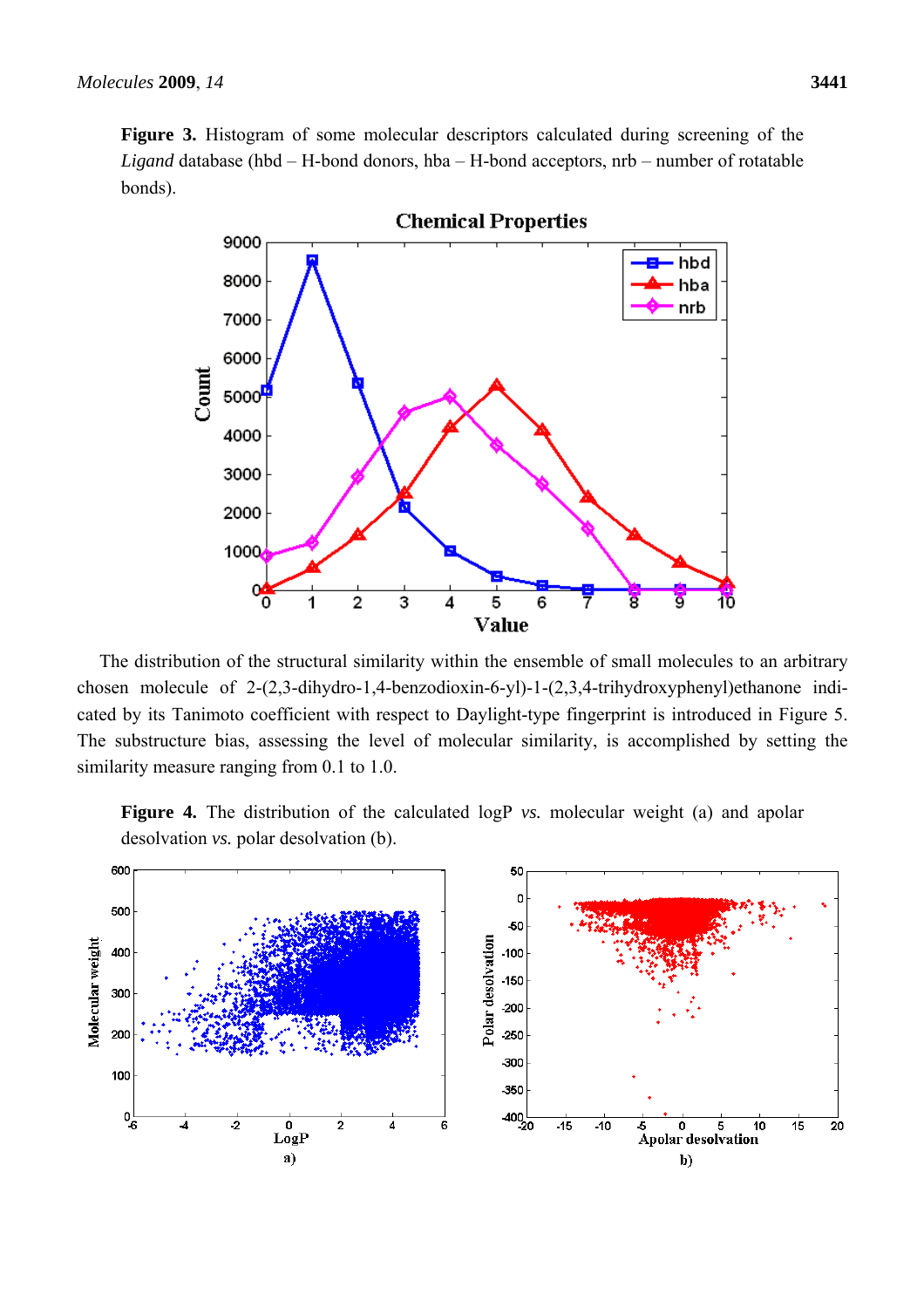**Figure 5.** The histogram representing the similarity score distribution for the entire subset of molecules in the Ligand database calculated for the chosen search structure. The substructure bias, assessing the level of molecular similarity, is accomplished by setting the similarity measure ranging from 0.1 to 1.0. The examples of molecules with Tanimoto coefficient  $\geq 0.7$  are given in the internal frame.



#### **3. Experimental Section**

#### *3.1. Distribution*

A brief description of the current development status along with the latest released version of the package to download and the generated documentation are available from the following web address*:*  http://www.chemoinformatyka.us.edu.pl/mostbiodat/. Under this address the whole program can be downloaded for local installation on a user's machine under the terms of a GPL version 3 license. The system can be installed on under the Linux system. To obtain full module functionality the academic OpenEye license is needed. The rest of the applied Python libraries are distributed under the GPL license.

#### *3.2. Installation and operation of the MoStBioDat package*

The system can be at the moment be downloaded from our website to be locally installed, operated and evaluated. This can be operated in a command line mode which is a limitation (mainly for beginners). It is very common to operate a variety of programs in such a manner. Being aware of the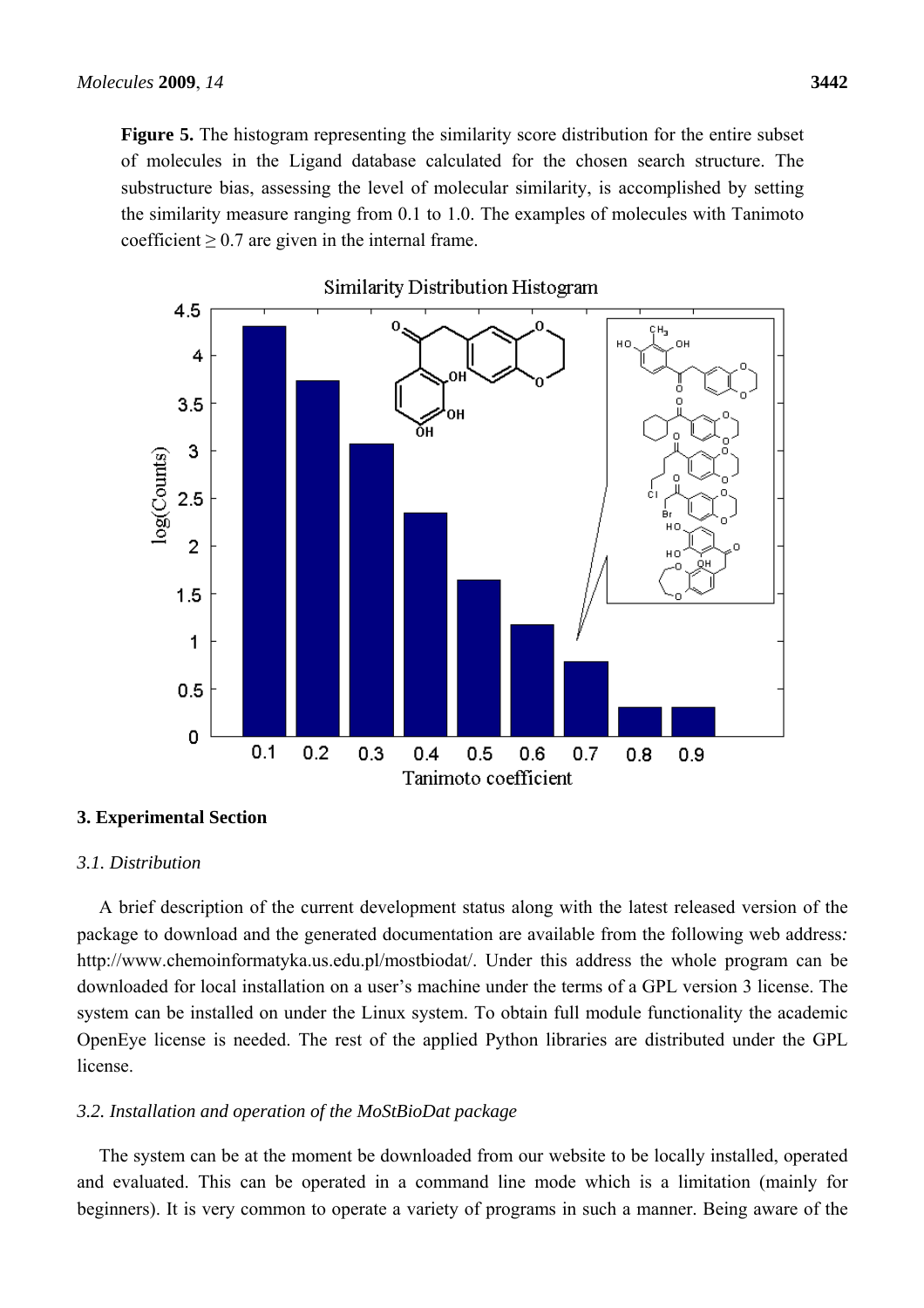limitations of the command line access, especially for the beginners, future developments of the system will be equipped with a graphical user interface accessible via web browser. It should be emphasized that we have implemented the first prototype for evaluation and correction. Despite the lack of the GUI, it is still possible to establish a user-friendly text-mode environment using f.e. Eclipse with PyDev module. The MoStBioDat package with the ensemble of libraries may be regarded as a Python toolkit for data manipulation, what facilitates the program creation using some predefined blocks. This manner of programming is used in other packages f.e. mmLib, Pybel, rdKit, OEChem. The MoStBioDat package is still being developed and refined taking into consideration user remarks.

The listing below gives an example of the substructure search (cf. paragraph 2.3) using the Tanimoto coefficient and Lipinski's Rule of Five:

A=DB2SmiDict(host='localhost',db='ligand',user='',passwd='',path='/tmp/Log',filename='db2smi') B=SubStructSearch(smidict=A.readb(logdebug=False),path='/tmp/Log',filename='smisubsearch')

### Tanimoto Search ### B.TanimotoSearch(refsmile='Cc1cccccc1',coeff=0.7, outfile='/tmp/TanimotoSearch.txt')

### Lipinski's Rule of File Search ### B.RO5Search(outfile='/tmp/RO5Search.txt',MolWT=500,HBA=10,HBD=5,LogP=5)

#### *3.3. Data format*

There is no restriction imposed on the source of data – the only limitation is the format of the input files (sdf or pdb). One can decided to use other remote sites, e.g., PubChem or DrugBank as a supplementary source of data, generally providing physical, chemical or biological properties of compounds. The data providing the topographical description of the particular compound are generally distributed in the mol or sdf file format. Additional set of properties is frequently offered in a separate spreadsheet with the canonical SMILES code to identify the compound. We have implemented two modules for the spreadsheet parsing so far (MoStBioDat/DataBase/ImportData/Data2DB/**PropZINC**, MoStBioDat/DataBase/ImportData/Data2DB/**PropDrugBank**).

#### *3.4. Substructure searches*

The OpenBabel's [28] and OpenEye's [29] functions have been applied to generate and compare the molecular fingerprints and the SMARTS matching in the *SubstructureSearch* module (TanimotoSearch, SMARTSearch, QuerySearch, MCSearch, CliqueSearch, RO5Search).

# **4. Conclusions**

The main goal of this project was to provide an integrated software system for storing data in a unified format with an ensemble of tools for data manipulation. Conceptually, we have followed some known solutions trying to gather them together. However, the MoStBioDat one is designed to include both the ligand and macromolecule data. Generally, several database systems are publicly available with macromolecular or ligand data, but only a very few combine them together. Moreover, for almost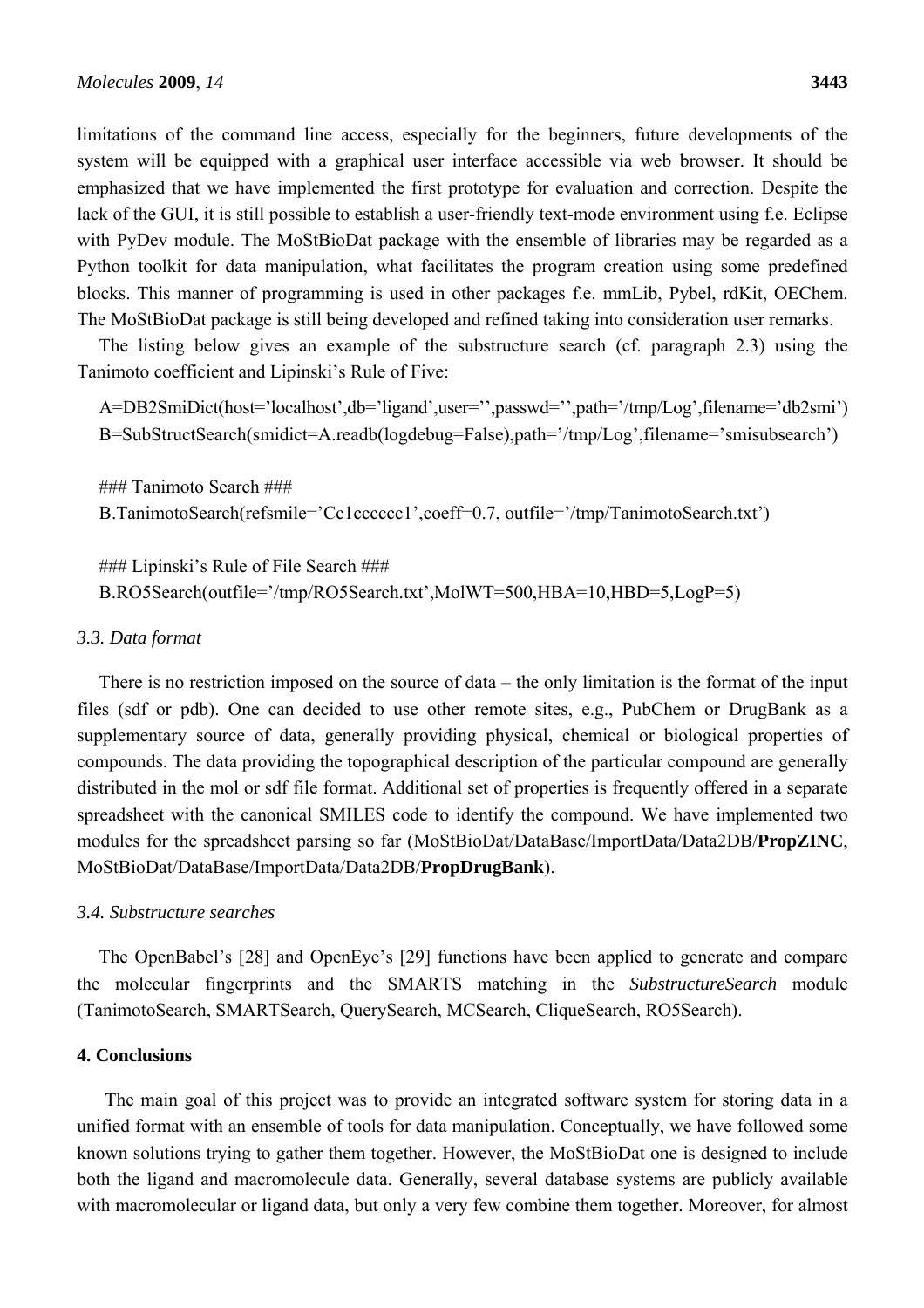all of them, access to this data is limited to the corresponding web sites. The major advantage of the MoStBioDat platform relies on the possibility of being installed locally, which allows users to establish their own hardware/software environments and data to import with a set of tools for storage, access and exchange of the biological data.

In the example of application we have shown the effective data manipulation within the "drug-like" subset of 24,000 molecules taken from ZINC database. This allowed for the rapid screening of the Hbond donors, H-bond acceptors, number of rotatable bonds. The logP *vs.* molecular weight and apolar desolvation *vs.* polar desolvation relationships can also be plotted and analyzed easily. Finally, the MoStBioDat platform makes available rapid screening in a search for related molecules on the basis of similarity scores.

## **Acknowledgements**

We would like to acknowledge the OpenEye and OpenBabel Scientific Software for the free software academic license. Dr. Andrzej Bak thanks: Foundation for Polish Science for his individual grant, Dr. Stian Soiland-Reyes for ForgetSQL2 python module, Dr. Ian Bicking for SQLBuilder Python module, Dr. Beata Zawisza, Dr. Michael Jakusch and Dr. Thomas Stockner for their valuable remarks. This work was partially financed by Polish Ministry of Science grant N405 178735.

# **References and Notes**

- 1. Polanski, J. Receptor dependent multidimensional QSAR for modeling drug-receptor interactions. *Curr. Med. Chem.* **2009**, in press.
- 2. Ekonomiuk, D.; Su, X.C.; Ozawa, K.; Bodenreider, C.; Lim, S.P.; Otting, G.; Huang, D.; Caflisch, A. Flaviviral protease inhibitors identified by fragment-based library docking into a structure generated by molecular dynamics. *J. Med. Chem.* **2009**, in press.
- 3. Kolb, P.; Caflisch, A. Automatic and efficient decomposition of two-dimensional structures of small molecules for fragment-based high-throughput docking. *J. Med. Chem.* **2006**, *49*, 7384-7392.
- 4. Moriaud, F.; Doppelt-Azeroual, O.; Martin, L.; Oguievetskaia, K.; Koch, K.; Vorotyntsev, A.; Adcock, S.; Delfaud, F. Computational fragment-based approach at PDB scale by protein local similarity. *J. Chem. Inf. Model.* **2009**, *49*, 280-294.
- 5. Irwin, J.; Shoichet, B. ZINC A free database of commercially available compounds for virtual screening. *J. Chem. Inf. Model.* **2005**, *45*, 177-182.
- 6. *ZINC database*; Shoichet Laboratory, Department of Pharmaceutical Chemistry, University of California, San Francisco, 2009; No. 3\_p0.0.sdf; http://zinc.docking.org/ (accessed 29 April 2009).
- 7. Chen, J.; Swamidass, J.S.; Dou, Y.; Bruand, J.; Baldi, P. ChemDB: A public database of small molecules and related chemoinformatics resources. *Bionformatics* **2005**, *21*, 4133-4139.
- 8. *ChemDB database project*; http://cdb.ics.uci.edu/ (accessed 4 September 2009).
- 9. Bak, A.; Polanski, J.; Stockner, T.; Kurczyk A. MoStBioDat Molecular and structural bioinformatics database*. Comb. Chem. High Throughput Screen.* **2009**, in press.
- 10. *MoStBioDat project*; http://www.chemoinformatyka.us.edu.pl/mostbiodat/ (accessed 7 September 2009).
- 11. *Python programming language*; http://www.python.org/ (accessed 7 September 2009).